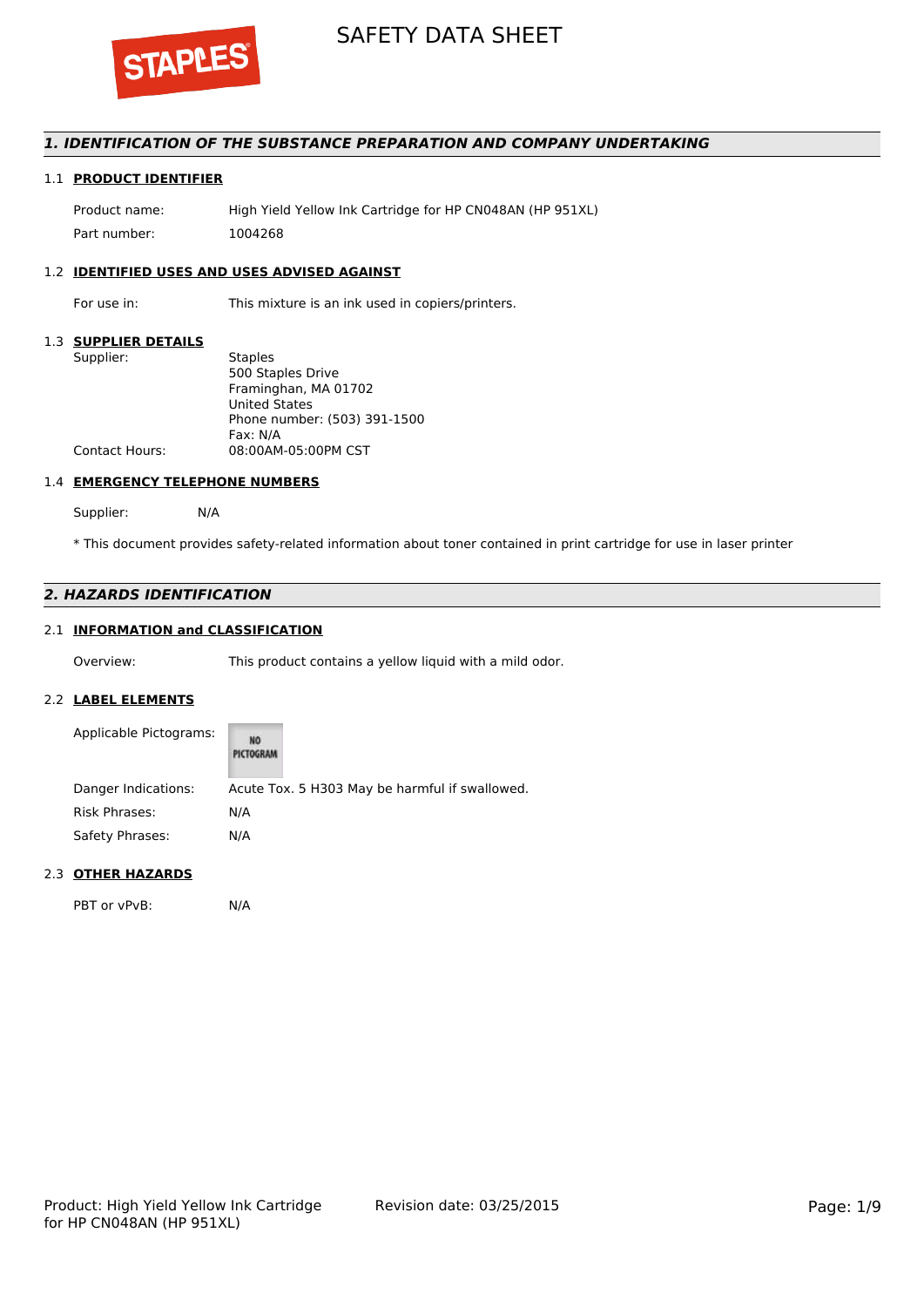

# *3. COMPOSITION / INFORMATION ON INGREDIENTS*

| Ingredients | <b>CAS number</b> | Weight % | <b>OSHA</b><br><b>PEL</b> | <b>ACGIH</b><br>TLV | Other |
|-------------|-------------------|----------|---------------------------|---------------------|-------|
| Glycerol    | 56-81-5           | ΠU       |                           |                     |       |

The Full Text for all R-Phrases are Displayed in Section 16

# **COMPOSITION COMMENTS**

The Data Shown is in accordance with the latest Directives.

This section provides composition information for the toner powder contained in specially designed container inside of the print cartridge.

| <b>4. FIRST-AID MEASURES</b> |  |
|------------------------------|--|
|                              |  |
|                              |  |

## 4.1 **FIRST AID MEASURES**

# 4.1.1 **FIRST AID INSTRUCTIONS BY RELEVANT ROUTES OF EXPOSURE**

| Inhalation:   | Supply fresh air; consult doctor in case of complaints.   |
|---------------|-----------------------------------------------------------|
| Eye contact:  | Rinse opened eye for several minutes under running water. |
| Skin contact: | Generally the product does not irritate the skin.         |
| Ingestion:    | If symptoms persist, consult doctor.                      |

## 4.1.2 **ADDITIONAL FIRST AID INFORMATION**

Additional first aid information: N/A Immediate Medical Attention Required: N/A

## 4.2 **SYMPTOMS AND EFFECTS**

Acute Symptoms from Exposure: N/A Delayed Symptoms from Exposure: N/A

# 4.3 **IMMEDIATE SPECIAL TREATMENT OR EQUIPMENT REQUIRED**

N/A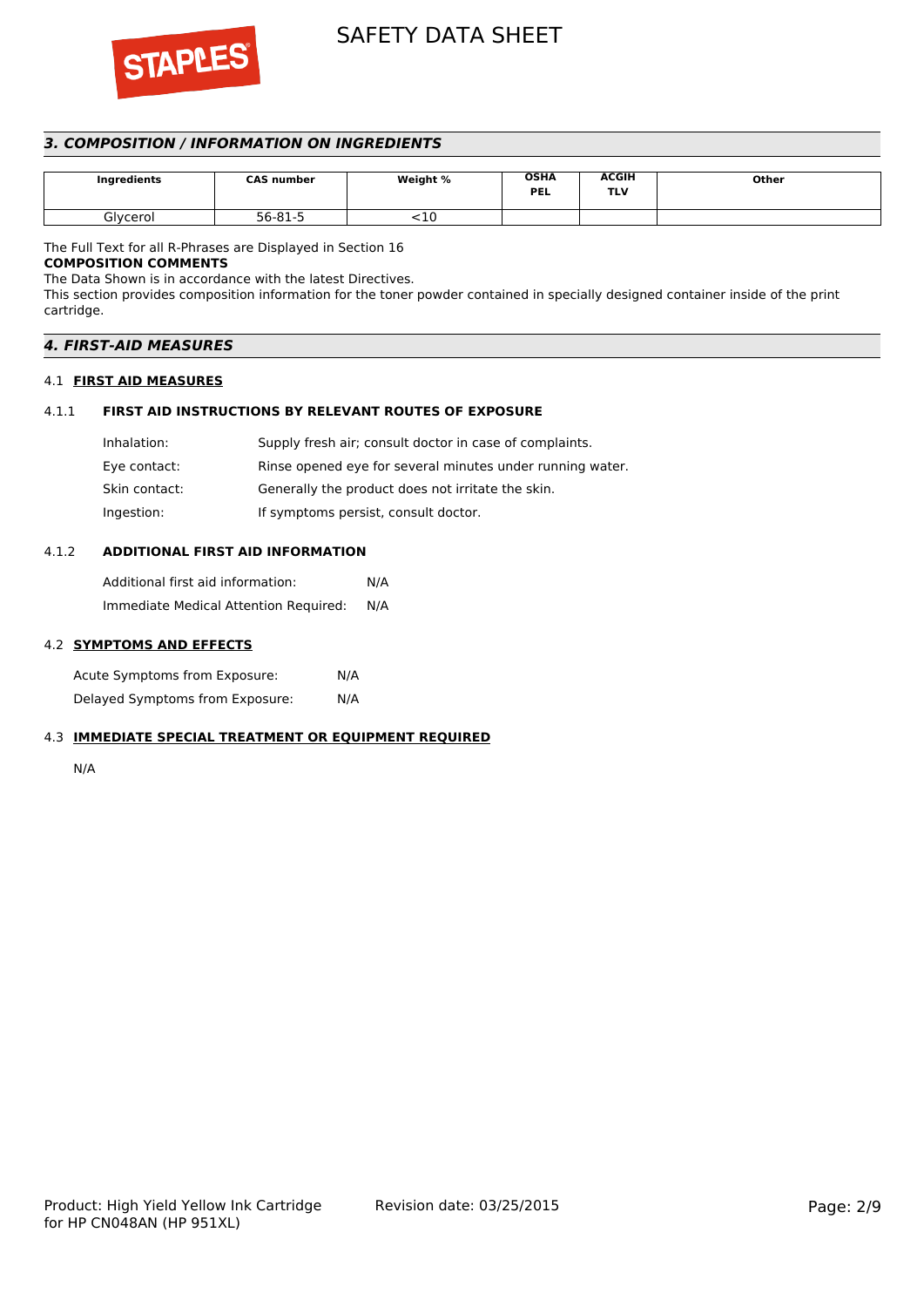

# *5. FIRE-FIGHTING MEASURES*

## 5.1 **EXTINGUISHING MEDIA**

Recommended Extinguishing Media: Use necessary means to treat surrounding fire. Extinguishing Media Not to be Used: None known.

## 5.2 **SPECIAL HAZARD**

Unusual Fire/Explosion Hazards: None known. Extinguishing Media Not to be Used: None known.

#### 5.3 **ADVICE FOR FIRE FIGHTERS**

Avoid inhalation of smoke. Wear protective cloting an wear self-contained breathing apparatus

#### *6. ACCIDENTAL RELEASE MEASURES*

#### 6.1 **PERSONAL PRECAUTIONS, PROTECTIVE EQUIPMENT AND EMERGENCY PROCEDURES**

## 6.1.1 **PRECAUTIONS FOR NON-EMERGENCY PERSONNEL**

PERSONAL PROTECTIVE EQUIPMENT: Select in accordance with OSHA 1910.134 and good Industrial Hygiene practice. PROTECTIVE CLOTHING: Use personal protective equipment to minimize exposure to skin and eye.

#### 6.1.2 **ADDITIONAL FIRST AID INFORMATION**

N/A

#### 6.1.3 **PERSONAL PROTECTION**

Wear personal protective equipment as described in Section 8.

#### 6.2 **ENVIRONMENTAL PRECAUTIONS**

Regulatory Information: Keep product out of sewers and watercourses.

#### 6.3 **METHODS AND MATERIAL FOR CONTAINMENT AND CLEANUP**

Spill or Leak Cleanup Procedures: Wear appropriate protective clothing as described in Section 6.1.1. Dike spill and absorb with an inert material. Collect into closable containers for proper disposal. Report spill as required by local and federal regulations.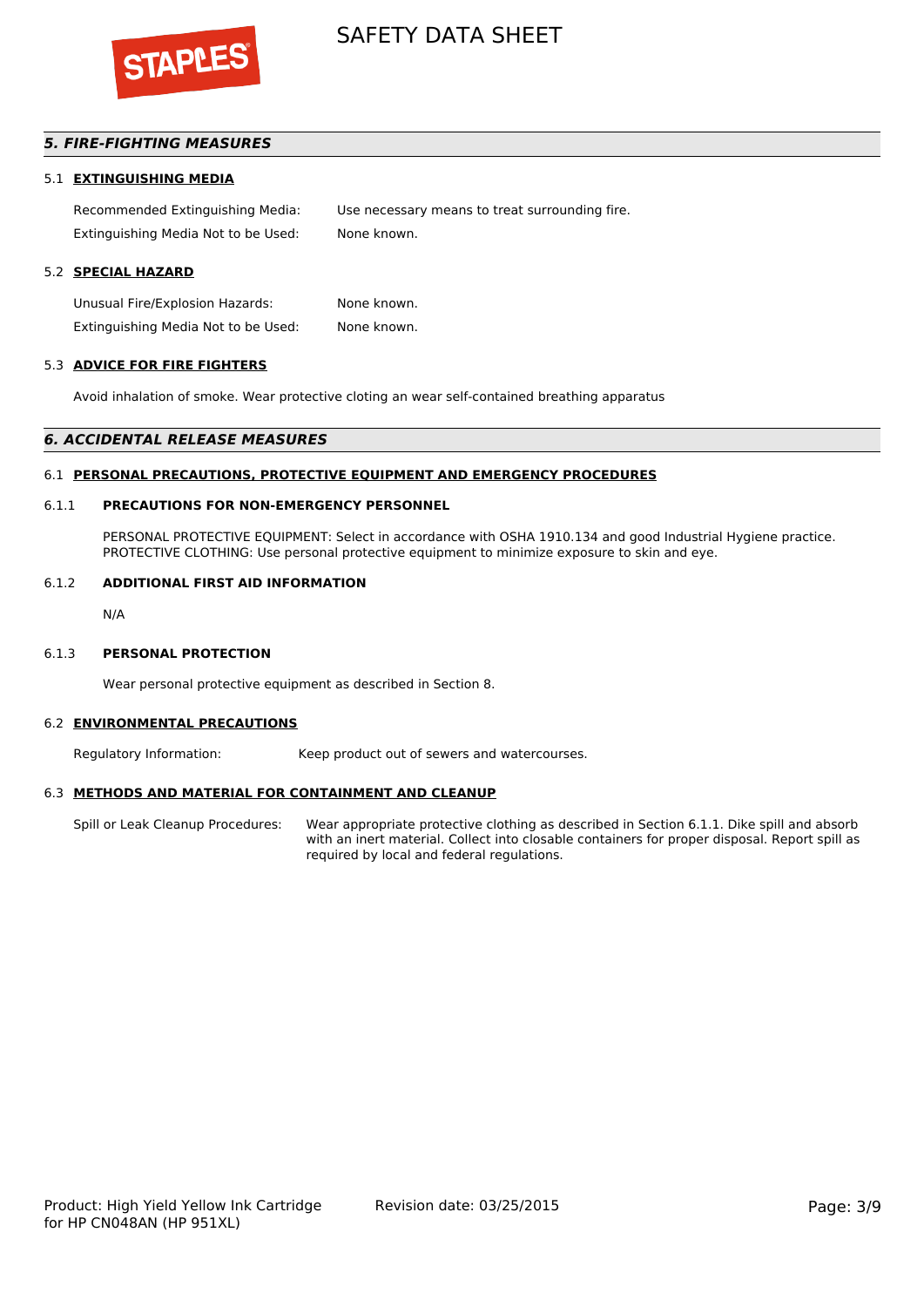

## *7. HANDLING AND STORAGE*

### 7.1 **PRECAUTIONS FOR SAFE HANDLING**

Recommendations for Handling: No special precautions when used as intended. Keep containers closed, avoid creating dust. Keep away from ignition sources. Advice on General Hygiene: Never eat, drink or smoke in work areas. Practice good personal hygiene after using this material, especially before eating, drinking, smoking, using the restroom, or applying cosmetics.

### 7.2 **CONDITIONS FOR SAFE STORAGE**

Avoid high temperatures, >100°F/32°C

#### 7.3 **SPECIFIC END USES**

Printing devices

#### *8. EXPOSURE CONTROLS/PERSONAL PROTECTION*

#### 8.1 **CONTROL PARAMETERS**

The best protection is to enclose operations and/or provide local exhaust ventilation at the site of chemical release in order to maintain airborne concentrations of the product below OSHA PELs (See Section 3). Local exhaust ventilation is preferred because it prevents contaminant dispersion into the work area by controlling it at its source.

#### 8.2 **EXPOSURE CONTROLS**

#### **Respiratory protection:**

IMPROPER USE OF RESPIRATORS IS DANGEROUS. Seek professional advice prior to respirator selection and use. Follow OSHA respirator regulations (29 CFR 1910.134 and 1910.137) and, if necessary, wear a NIOSH approved respirator. Select respirator based on its suitability to provide adequate worker protection for given work conditions, levels of airborne contamination, and sufficient levels of oxygen.

#### **Eye/Face Protection:**

Contact lenses are not eye protective devices. Appropriate eye protection must be worn instead of, or in conjunction with contact lenses.

#### **Hand/Skin Protection:**

For emergency or non-routine operations (cleaning spills, reactor vessels, or storage tanks), wear an SCBA. WARNING! Air purifying respirators do not protect worker in oxygen deficient atmospheres.

## **Additional Protection:**

N/A

## **Protective Clothing and Equipment:**

Wear chemically protective gloves, boots, aprons, and gauntlets to prevent prolonged or repeated skin contact. Wear splashproof chemical goggles and face shield when working with liquid, unless full face piece respiratory protection is worn.

#### **Safety Stations:**

Make emergency eyewash stations, safety/quick-drench showers, and washing facilities available in work area.

### **Contaminated Equipment:**

Separate contaminated work clothes from street clothes. Launder before reuse. Remove material from your shoes and clean personal protective equipment. Never take home contaminated clothing.

#### **Comments:**

Never eat, drink or smoke in work areas. Practice good personal hygiene after using this material, especially before eating, drinking, smoking, using the restroom, or applying cosmetics.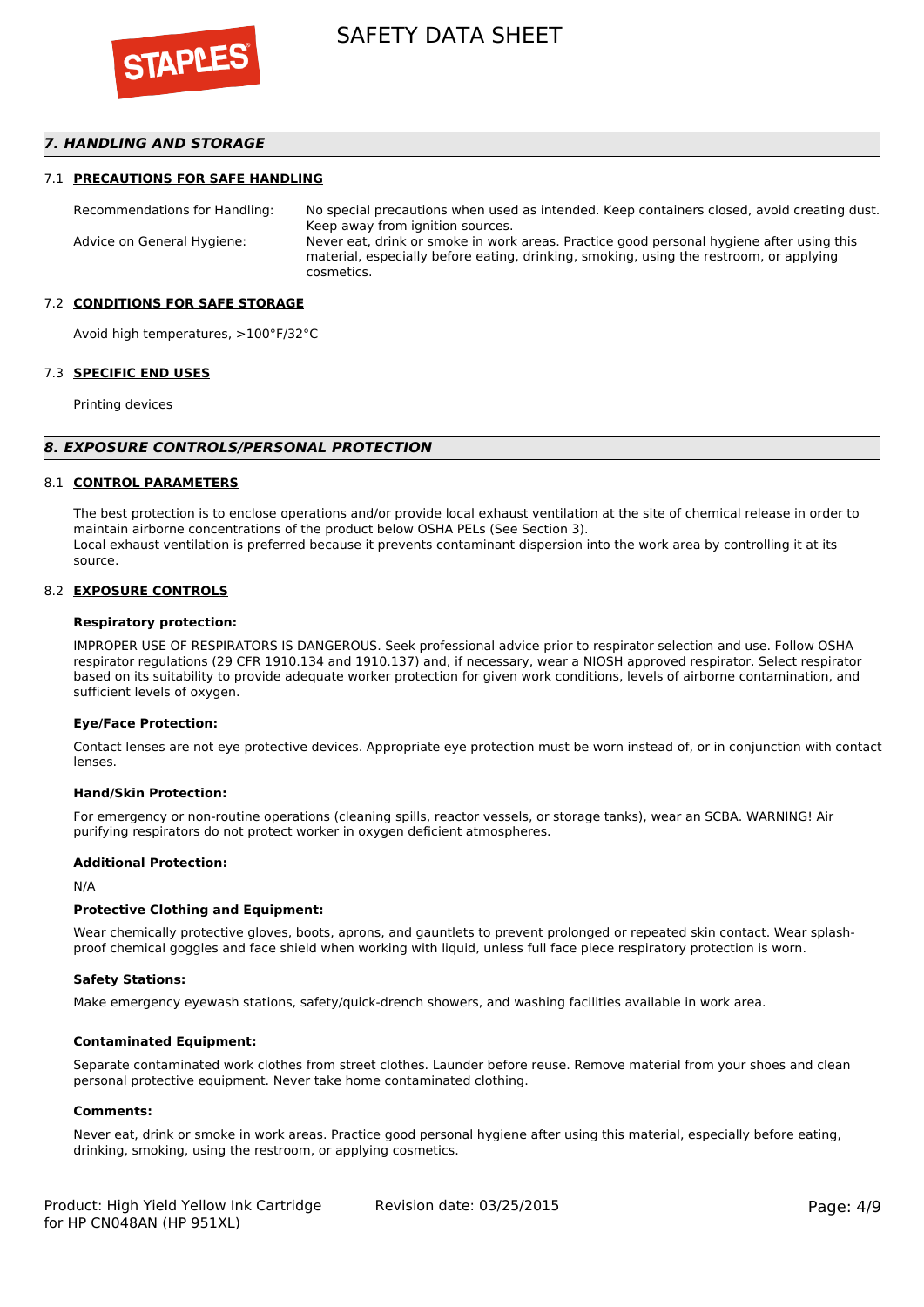# *9. PHYSICAL AND CHEMICAL PROPERTIES*

# 9.1 **DETAIL INFORMATION**

| APPEARANCE: Yellow liquid. |
|----------------------------|
| Yellow                     |
| Mild odor.                 |
| N/A                        |
|                            |
| $212^{\circ}F$             |
| N/A                        |
| None                       |
| N/A                        |
| N/A                        |
| N/A                        |
|                            |

## 9.2 **OTHER INFORMATION**

SPECIFIC GRAVITY (H20=1): 1.05 – 1.10. VAPOR PRESSURE: 17.5 mmHg. VAPOR DENSITY (Air=1): Heavier than air. SOLUBILITY IN WATER: Miscible. FREEZING POINT: < 32°F COEFFICIENT of WATER/OIL: Not available. EVAPORATION RATE: < Butyl Acetate. pH: 8.7 - 9.7.

## *10. CHEMICAL STABILITY AND REACTIVITY*

### 10.1 **Reactivity:**

| <b>Reactivity Hazards:</b>     | None                                                                                                           |
|--------------------------------|----------------------------------------------------------------------------------------------------------------|
| Data on Mixture Substances:    | None                                                                                                           |
| 10.2 Chemical Stability:       | The product is stable. Under normal conditions of storage and use, hazardous<br>polymerisation will not occur. |
| 10.3 Hazardous Polymerization: | Stable under conditions of normal use.                                                                         |
| 10.4 Conditions to Avoid:      | Keep away from heat, flame, sparks and other ignition sources.                                                 |
| 10.5 Incompatible Materials:   | Strong oxidising materials                                                                                     |
| 10.6 Hazardous Decomposition:  | Will not occur.                                                                                                |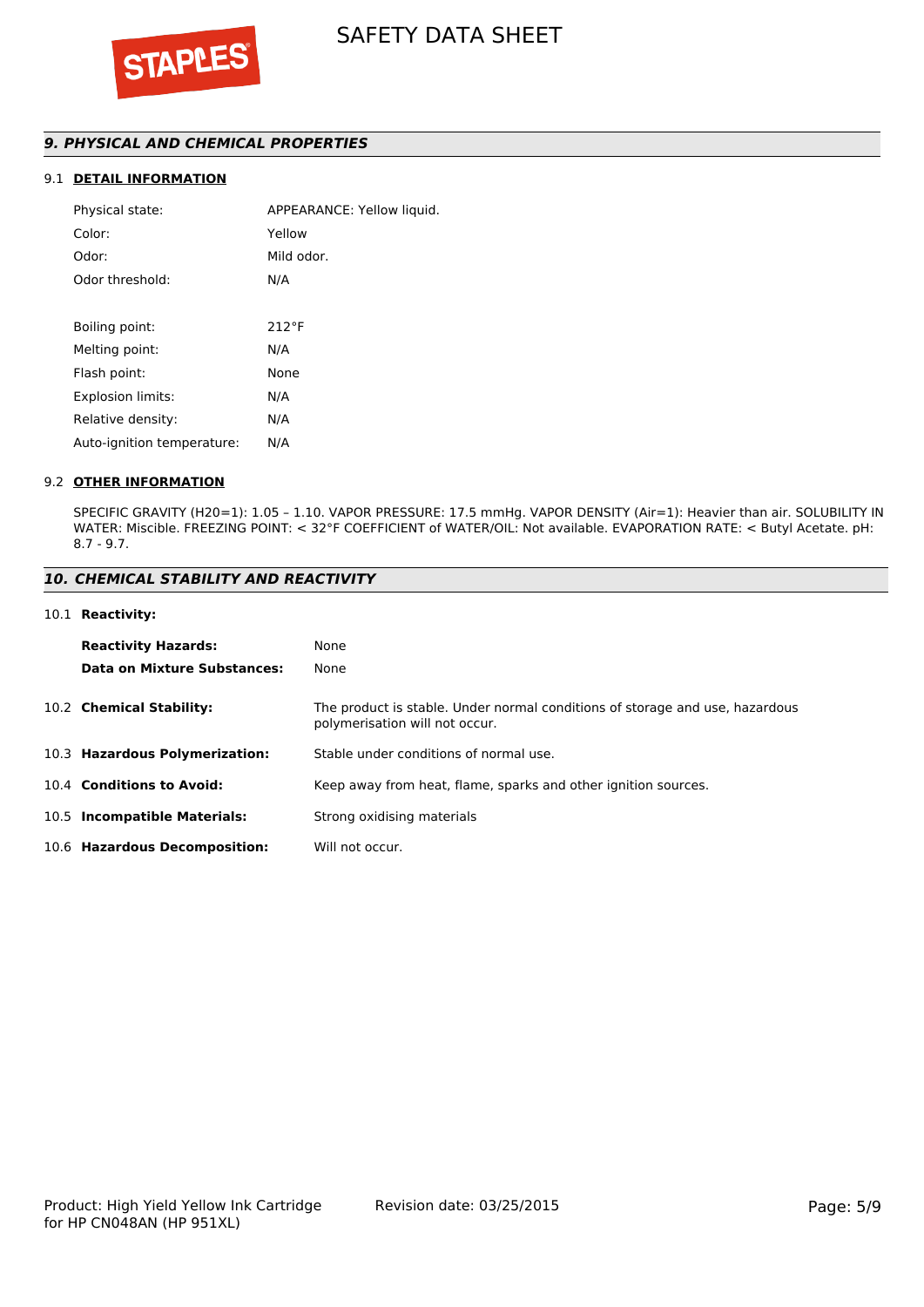

# *11. INFORMATION ON TOXICOLOGICAL EFFECT*

| N/A                           |
|-------------------------------|
| N/A                           |
| No irritant effect.           |
| No irritating effect.         |
| N/A                           |
| No sensitizing effects known. |
| N/A                           |
| N/A                           |
| N/A                           |
| N/A                           |
| N/A                           |
| N/A                           |
| N/A                           |
| N/A                           |
| N/A                           |
| N/A                           |
| N/A                           |
| N/A                           |
| N/A                           |
| N/A                           |
| N/A                           |
| N/A                           |
|                               |

## *12. ECOLOGICAL INFORMATION*

| 12.1 <b>Eco toxicity:</b>           | N/A                                                                                                                                                                                                       |
|-------------------------------------|-----------------------------------------------------------------------------------------------------------------------------------------------------------------------------------------------------------|
| 12.2 Degradability:                 | N/A                                                                                                                                                                                                       |
| 12.3 Bioaccumulation Potential: N/A |                                                                                                                                                                                                           |
| 12.4 Mobility in Soil:              | N/A                                                                                                                                                                                                       |
| 12.5 PBT & vPvB Assessment:         | N/A                                                                                                                                                                                                       |
| 12.6 Other Adverse Effects:         | GENERAL NOTES: Water hazard class 1 (Self-assessment): slightly hazardous for water. Do not<br>allow undiluted product or large quantities of it to reach ground water, water course or sewage<br>system. |

# *13. DISPOSAL CONSIDERATIONS*

#### **Disposal Information:**

 Dispose as a solid waste in accordance with local authority regulations. Empty container retains product residue.

### **Physical/Chemical Properties that affect Treatment:**

Symbol: This product is not classified as dangerous

Risk Phrases: This product is not classified according to the federal, state and local environmental regulations.

### **Waste Treatment Information:**

Do not shred toner cartridge, unless dust-explosion prevention measures are taken. Finely dispersed particles may form explosive mixtures in air. Dispose of in compliance with federal, state, and local regulations.

#### **Personal Protection Required:**

N/A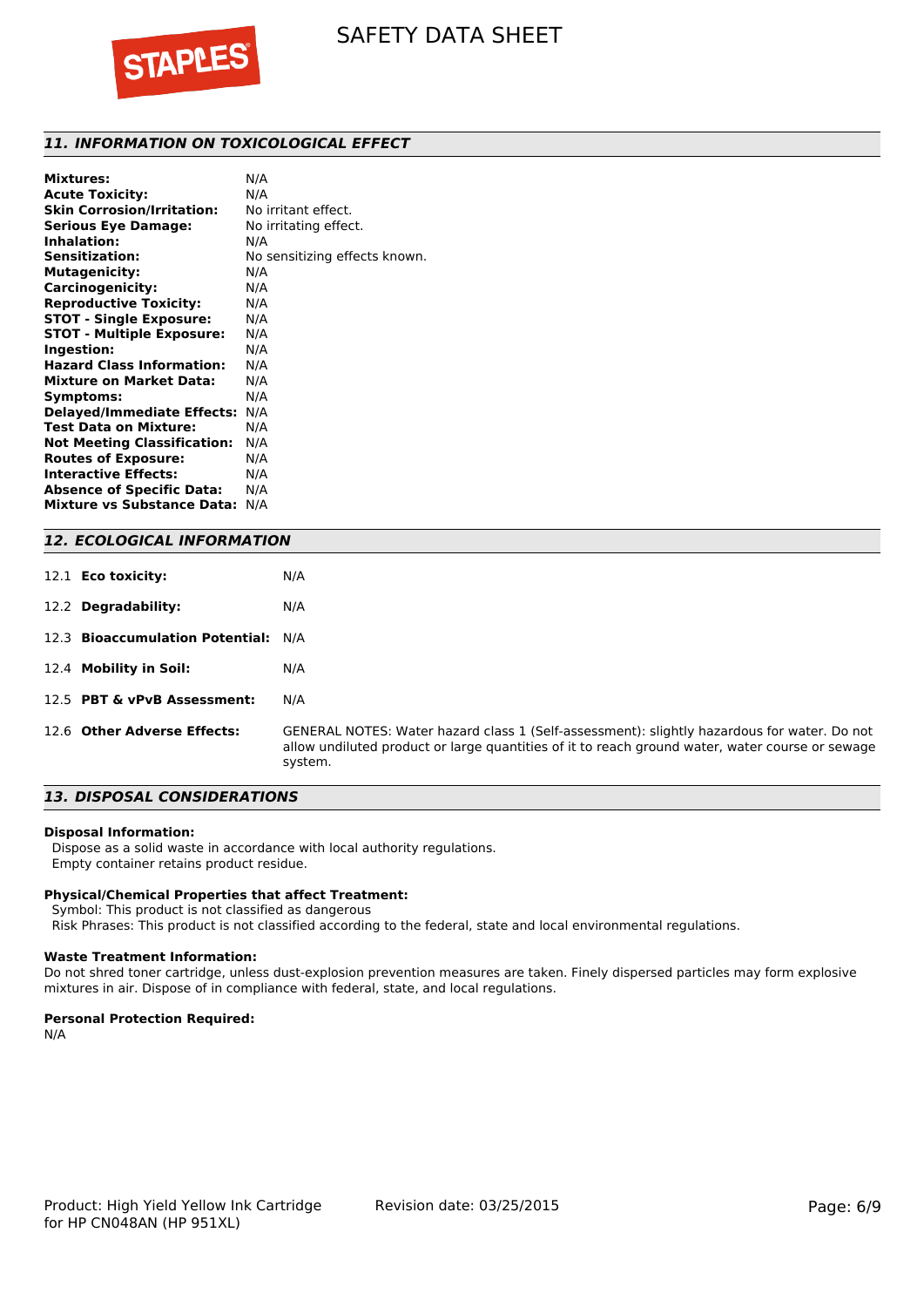

# *14. TRANSPORT INFORMATION*

| 14.1 <b>ID Number:</b>      | N/A           |
|-----------------------------|---------------|
| 14.2 Shipping Name:         | Not Regulated |
| 14.3 Hazard Class:          | N/A           |
| 14.4 Packing Group:         | N/A           |
| 14.5 Environmental Hazards: | N/A           |
| 14.6 User Precautions:      | N/A           |
| 14.7 Bulk Transport:        | N/A           |

# *15. REGULATORY INFORMATION*

| 15.1 Regulatory Information: | OSHA HAZARD CLASSIFICATION: N/A |
|------------------------------|---------------------------------|
|                              |                                 |

**EPA Regulatory Information:** N/A

**CERCLA Reportable Quantity:** N/A

## 15.2 **Superfund Information:**

### **Hazard Categories:**

**Immediate:** N/A

**Delayed:** N/A

**Fire:** N/A

**Pressure:** N/A

**Reactivity:** N/A

**Section 302 - Extremely Hazardous:** N/A **Section 311 - Hazardous:** N/A

15.3 **State Regulations:** CALIFORNIA PROPOSITION 65 INFORMATION: N/A

15.4 **Other Regulatory Information:** CERCLA HAZARDOUS SUBSTANCE (40CFR 116): N/A. WHMIS CLASSIFICATION: N/A.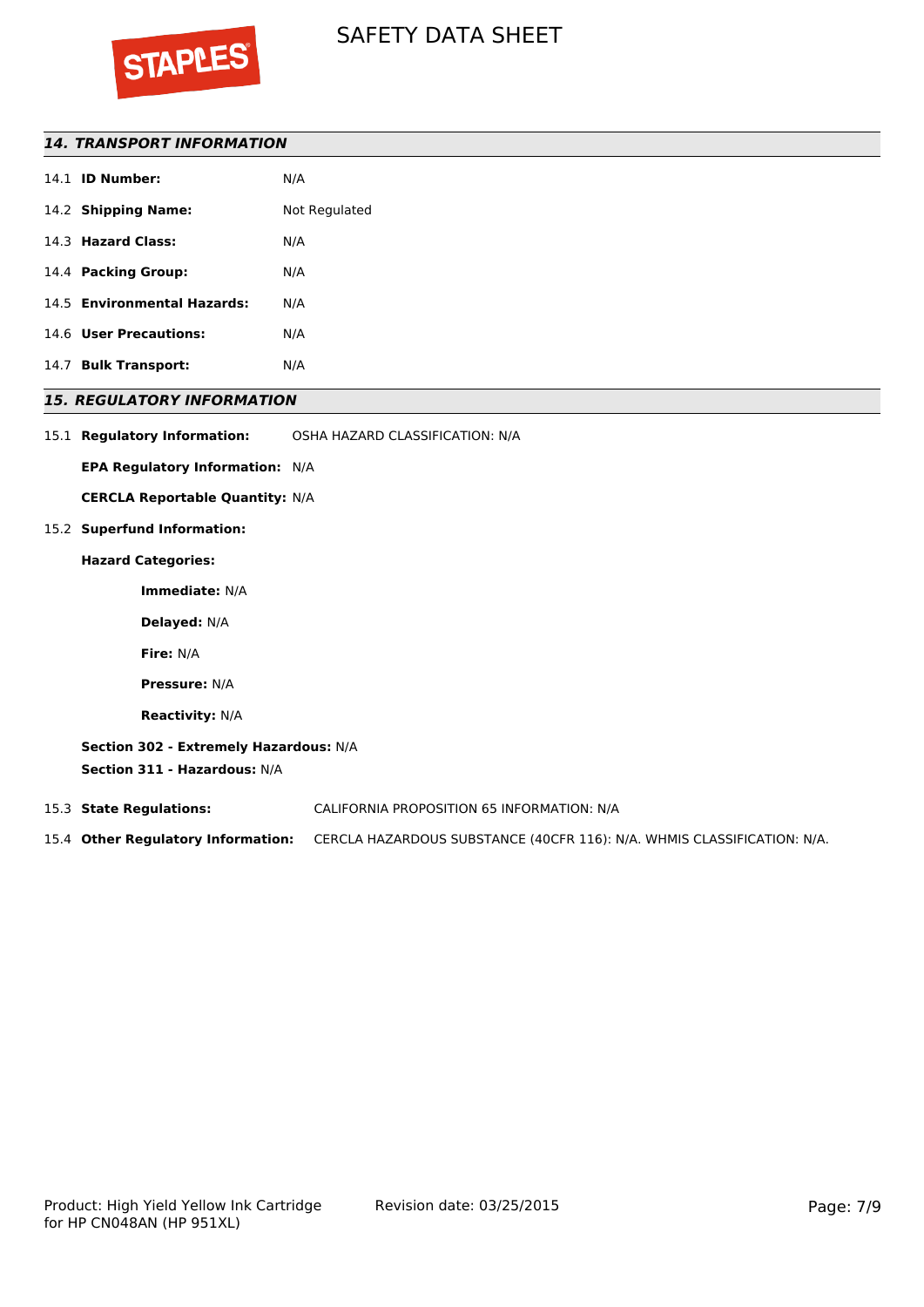

# *16. OTHER INFORMATION*

| <b>General Comments:</b>          | This information is based on our current knowledge. It should not therefore be construed as<br>quaranteeing specific properties of the products as described or their suitability for a particular<br>application |
|-----------------------------------|-------------------------------------------------------------------------------------------------------------------------------------------------------------------------------------------------------------------|
| <b>Creation Date of this SDS:</b> | 09/28/2018                                                                                                                                                                                                        |